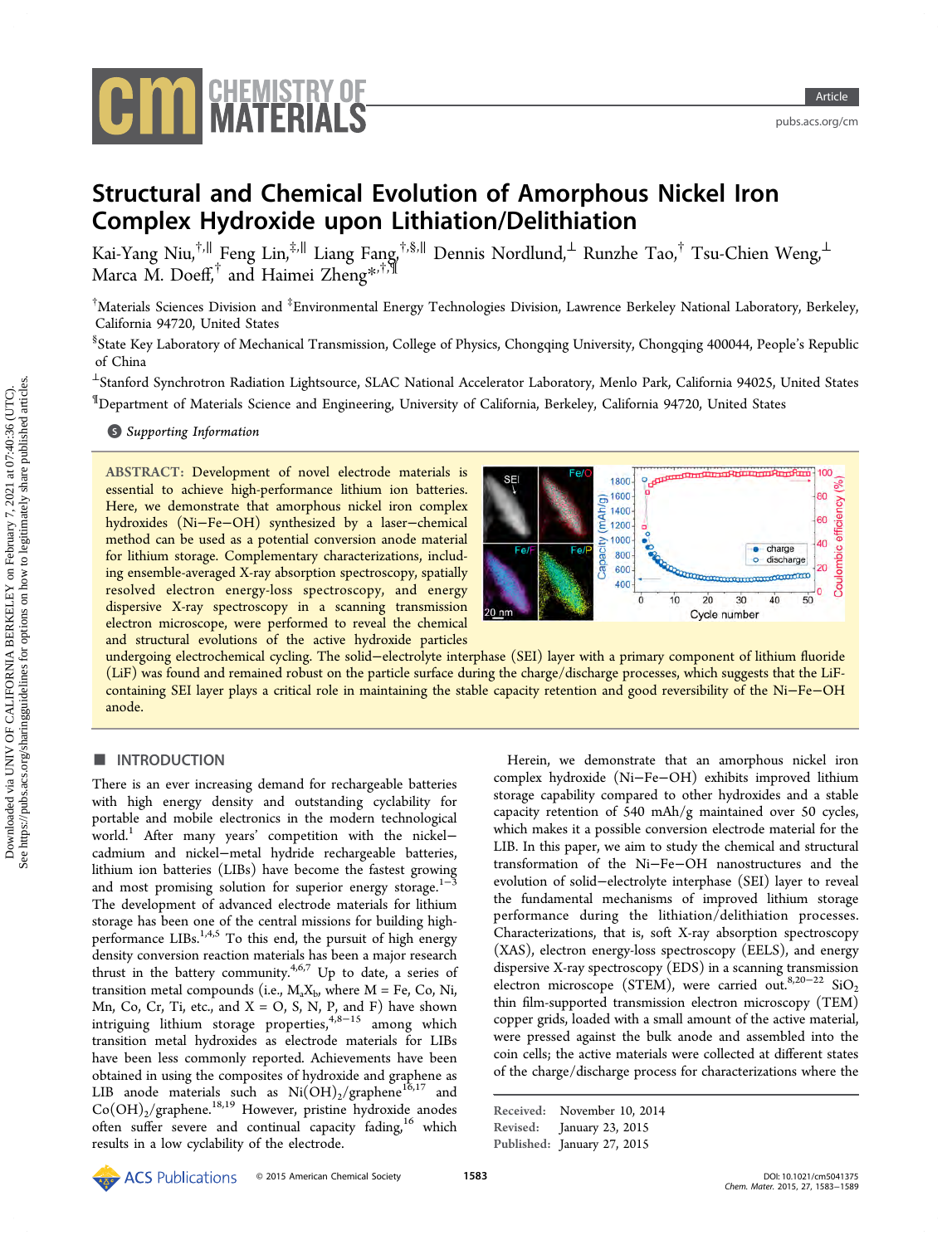<span id="page-1-0"></span>electrodes were used for soft XAS and copper grids for STEM-EELS/EDS.

A facile laser−chemical method was adopted to synthesize the Ni−Fe−OH compound where laser irradiating a precursor solution leads to the growth via hydrolysis reactions of metal ions (Figure 1a, and see the reaction mechanism in [Supporting](#page-5-0)



Figure 1. (a) Schematic diagram of laser synthesis in solution. (b) Photographs of the solution at different stages of laser irradiation. The subsequent process for obtaining the powder product for lithium storage is highlighted.

[Information\)](#page-5-0). We used a Continuum Surelite III nanosecond pulsed laser with the laser wavelength, pulse energy, and frequency of 1064 nm, 750 mJ/pulse, and 10 Hz, respectively. The precursor solution is an aqueous mixture of nickel nitrate and iron nitrate. Figure 1, panel b shows that the clear green reactant solution turned darker and darker after laser irradiation, and a brown particulate suspension was finally produced, from which a brown powder of Ni−Fe−OH was isolated after collecting, rinsing, and drying.

#### **EXPERIMENTAL SECTION**

Laser−Chemical Synthesis of the Amorphous Nickel Iron Complex Hydroxide Nanostructures. A Continuum SureliteIII nanosecond pulsed laser was used as a power source, which has four different wavelengths: 1064 nm, 532 nm, 355 nm, and 266 nm. The typical laser parameters of operation are 1064 nm wavelength, 10 Hz frequency, 7−8 ns pulse width, 0.9 cm beam diameter, and 980 mJ per pulse. Aqueous solutions of 1 M nickel nitrate and 1 M iron nitrate were prepared as precursors. For synthesis in water, 3 h laser irradiation (pulse energy of 700 mJ) was applied for a 4 mL mixed precursor solution with Ni:Fe molar ratio of 1:1. Precipitates produced by laser irradiation were rinsed by ethanol and centrifuged at 9000 r/ min and repeated for three times, then dried in air at 70 °C to obtain a powder product. All chemicals including nickel nitrate (99.99%) and iron nitrate (98%) were purchased from Sigma-Aldrich and used as received. The deionized water was produced by Milli-Q integral water purification system.

Battery Coin Cell Fabrication and Test. Composite electrodes were prepared with 70 wt % active material, 15 wt % polyvinylidene fluoride (PVDF), and 15 wt % acetylene carbon black in N-methyl-2 pyrrolidone (NMP) and cast onto copper current collectors with loadings of 2–3 mg/cm<sup>2</sup>. Two-thousand thirty-two coin cells were assembled in a helium-filled glovebox using the composite electrode as the positive electrode and Li metal as the negative electrode. A Celgard separator 2400 and 1 M LiPF6 electrolyte solution in 1:1 w/w ethylene carbonate/diethyl carbonate were used to fabricate coin cells. Battery testing was performed on computer controlled VMP3 channels (BioLogic). 1C was defined as discharging the nickel iron complex hydroxide with a specific capacity of 720 mAh/g in 1 h. The charging current was set identical to that of the discharging in the present study. Electrochemical impedance spectra were collected after full cycles with a 10 mV AC signal ranging from 10−100 kHz.

Characterizations. TEM was used for structural and morphology characterization. EELS was acquired using a Gatan Tridiem spectrometer equipped on 200 kV FEI monochromated F20 UT Tecnai TEM. An EDS spectrum was obtained using 200 kV TitanX TEM equipped with the windowless SDD Bruker EDS detectors with fast processor and FEI Double-tilt Ultratwin Low background sample holder.

TA Instruments Q5000IR TGA-MS was used for the thermal gravimetric analysis (TGA); argon gas was used with a flow rate of 25 mL/min, and the temperature was ramped to 600  $^{\circ}$ C at a rate of 5  $^{\circ}$ C/ min for testing. PerkinElmer Spectrum One Fourier transform infrared (FT-IR) with HATR assembly was used for FT-IR measurements. Xray diffraction (XRD) on powder samples was performed on a Bruker D2 Phaser diffractometer using Cu–Kα radiation.

High-throughput soft XAS measurements were performed on the 31-pole wiggler beamline 10−1 at Stanford Synchrotron Radiation Lightsource (SSRL) using a ring current of 350 mA and a 1000 L  $mm^{-1}$  spherical grating monochromator with 20  $\mu$ m entrance and exit slits, which can provide  $10^{11}$  ph s<sup>-1</sup> at 0.2 eV resolution in a 1 mm two beam spot. During the measurements, all samples were attached to an aluminum sample holder, and the surface was connected to the isolated holder using conductive carbon. Data were acquired in a single load at room temperature and under ultrahigh vacuum (10<sup>−</sup><sup>9</sup> Torr). Detection was performed in total electron yield (TEY) mode (with probing depth of ∼5 nm), where the sample drain current was normalized by the current form of a reference sample in a form of freshly evaporated gold on a thin grid positioned upstream of the sample chamber.

# ■ RESULTS AND DISCUSSION

Figure 2 displays the chemical and structural information on the as-synthesized Ni−Fe−OH complex hydroxide. The STEM images and EDS maps show that the Ni−Fe−OH nanostructures have a homogeneous distribution of Ni, Fe, O, and N (Figure 2a). The broad peaks in the XRD pattern (Figure 2b)



Figure 2. (a) STEM images and EDS mapping of the as-prepared Ni− Fe−OH nanostructures. (b) XRD, (c) FT-IR, and (d) TGA analyses of the Ni−Fe−OH nanostructures. (e) XAS spectra (total electron yield mode, TEY) of O K-edge, Fe L-edge, and Ni L-edge, respectively.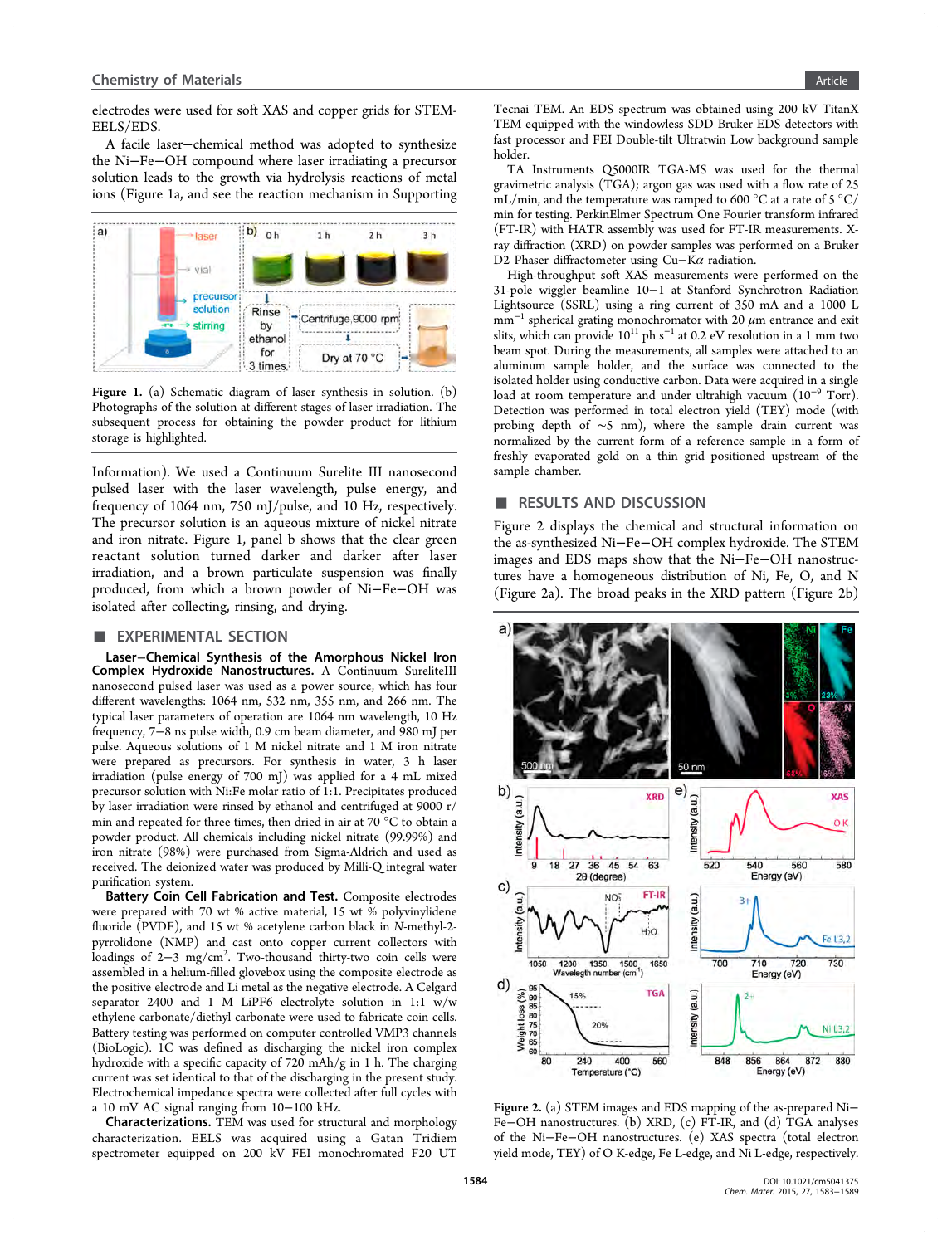indicate that the Ni−Fe−OH compound has a low crystallinity (amorphous-like, compared with the crystalline structure of nickel iron layered double hydroxide, $^{23}$  $^{23}$  $^{23}$  shown as line markers in Figure [2](#page-1-0)b) with nitrate ions and water molecules located between the layers (Figure [2c](#page-1-0)). The TGA (Figure [2d](#page-1-0)) shows a 35% weight loss of the material below about 240 °C, corresponding to a 15% loss of absorbed and structurally bonded water and a 20% loss due to the evolution of  $H_2O$  and  $NO_2$ <sup>[24](#page-5-0)</sup>

Soft XAS was used to determine the valence states of the metal ions in the as-prepared powder (Figure [2](#page-1-0)e). The Fe Ledge and Ni L-edge spectra show that in the pristine material, the oxidation states are 3+ for Fe and 2+ for Ni, respectively.<sup>[8](#page-5-0)[,25](#page-6-0),[26](#page-6-0)</sup> The detailed interpretation of O K-edge XAS was complicated due to the unknown characteristics in the local ionic ordering as well as the possible contribution of bound water and nitrate ions. However, the lowest energy state near 530 eV can be unambiguously associated with Fe 3d−O 2p hybridized states. We associate the second feature in the preedge with the expected doublet peak of  $Fe<sup>3+</sup>$  hybridized states (similar to  $Fe<sub>2</sub>O<sub>3</sub>$ ), overlapped with a smaller intensity from the Ni 3d–O 2p states.<sup>[8,](#page-5-0)[27](#page-6-0),[28](#page-6-0)</sup> On the basis of the intensity of the pre-edge relative to the main edge, we conclude that the spectrum is dominated by oxygen in the metal hydroxide with some contribution from other oxygen functionalities, for example, water and nitrate ions (note that neither water nor nitrate ions have XAS features below 534 eV). On the basis of the structure and elemental analyses, we formulate the assynthesized amorphous nickel iron hydroxide as  $[Ni_{0.1}Fe_{0.9}(OH)_2](NO_3)_x \times mH_2O$  (where x and m could be estimated from the EDS quantification and TGA analysis as 0.2 and 1.0, respectively).

The pristine Ni−Fe−OH compound was cycled as the active material in a half-cell configuration using lithium metal as the counter electrode. The capacity−voltage profile in Figure 3, panel a shows that the material delivered a charge capacity of 1000 mAh/g in the first cycle after undergoing an initial discharge. The cell then underwent continual fading until the 20th cycle, after which a stable capacity of ∼540 mAh/g was maintained. A slight enhancement of the charge/discharge capacity was observed after 30 cycles. Although there was an obvious Coulombic inefficiency at the first cycle (Figure 3b), because of the presence of side reactions, such as irreversible electrolyte decomposition, dissolution of the active material, and formation of SEI layer, the Coulombic efficiency was drastically improved after the first cycle and approached 100% after 20 cycles (Figure 3b). The electrochemical impedance spectra (EIS, Figure 3c) show that the charge transfer resistance of the electrode undergoes minor change after 50 cycles (increases from 142 Ohm to 200 Ohm), which indicates excellent stability of the electrode for battery cycling. There is an increase of mass transfer resistance attributable to the passivation by electrolyte decomposition products, as described later in the text. Overall, the cycling performance of the amorphous Ni−Fe−OH nanostructures is comparable to commonly reported metal oxides and hydroxides as the anode materials.<sup>[4,15](#page-5-0),[16](#page-5-0)</sup>

With the grids-in-coin-cells methodology, four coin cells loaded with TEM grids were prepared for battery testing, and the active materials were transferred in argon gas protection and taken out for characterizations at five charge/discharge states, that is, pristine, 50% discharged, fully discharged, 50%

<span id="page-2-0"></span>

Figure 3. (a) Charge−discharge voltage profile (at C/2 rate), (b) capacity retention (left y-axis), and (c) Coulombic efficiency (right yaxis) of lithium half cells using the as-prepared Ni−Fe−OH nanostructures as anode materials.

charged, and fully charged states (see Figure S1a, [Supporting](#page-5-0) [Information\)](#page-5-0).

The XAS/TEY was used to study the electrode−electrolyte interfacial phenomenon. Because of the limited mean free path of electrons in the materials, XAS/TEY (with probing depth of ∼5 nm) offers a means to probe the surface chemical environment. Figure [4](#page-3-0), panel a shows the XAS evolution of the Fe L-edge, where a dramatic decrease of the absolute intensity was detected during the first discharge, which suggests the formation of an SEI layer on active material particle surfaces, which did not contain Fe. The SEI layer evolved over the first cycle but did not fully decompose after a full cycle, and the valence states of Fe and Ni ions were reversible, which stayed as  $Fe^{3+}$  and  $Ni^{2+}$  after one cycle (Figure [4a](#page-3-0) and [Figure](#page-5-0) [S1b\)](#page-5-0). We also note the emergence of strong F 1s XAS intensity at lower energies with a shoulder near 700 eV and an increasing extended X-ray absorption fine structure (EXAFS) oscillation characteristic near 715 eV (marked as triangle in Figure [4a](#page-3-0)), which suggest the existence of LiF in the SEI layer.<sup>[29](#page-6-0)</sup> Figure [4,](#page-3-0) panel b displays the drastic changes of the XAS O K-edge. The pre-edge of the O K-edge, associated with (Ni, Fe) 3d−O 2p hybridization (see Figure [2](#page-1-0) and associated text), vanished at the 50% discharged state, which is consistent with the Fe L-edge intensity loss. Instead, a sharp peak at higher energy, indicative of a  $\pi^*$  resonance, such as in carbonyl functionalities  $[\pi^*(C =$ O)], dominates the pre-edge structure, from which we can associate this feature primarily with carbonate species,  $8,30$  $8,30$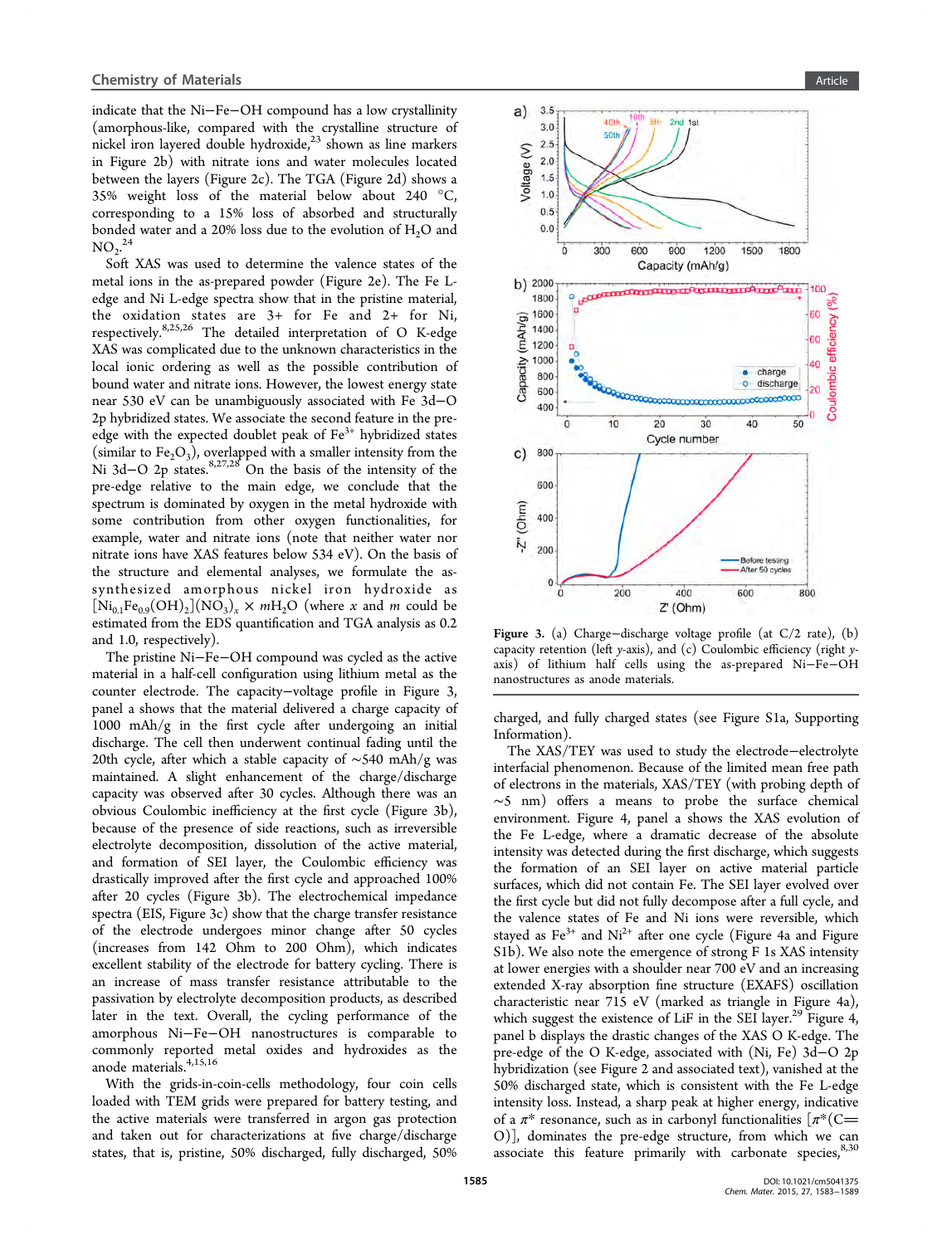<span id="page-3-0"></span>

Figure 4. (a) XAS/TEY spectra of Fe L-edge and F K-edge for electrodes at five different states of charge, that is, pristine (black), 50% discharged (red), discharged (blue), 50% charged (green), and one cycle charged (pink) states. The triangle symbol marks the EXAFS feature attributable to LiF in the SEI layer. The XAS intensity of Fe Ledge at the pristine state is reduced by three times for demonstration. (b) XAS/TEY O K-edge spectra for electrodes in the pristine state (black) and in the 50% discharged state (blue), and the assignment of peaks is indicated in the figure. (c) EELS spectra of Fe L-edge and O K-edge across a Ni−Fe−OH nanostructure in the 50% discharged state. Inset is the STEM image of the nanostructure, and the blue dashed arrow shows the path of the EELS line scan. The star symbol marks a shoulder feature attributable to LiF.

although other remains of electrolyte species cannot be excluded. Further analysis and elemental identification of the SEI layer were investigated using spatially resolved STEM-EELS spectroscopy.

Figure 4, panel c shows the line scan EELS spectra of the Fe L-edge, F K-edge, and O K-edge on a particle in the 50% discharged state. Obvious shifts of the Fe L-edge are observed over its length. The rightward shifting of the Fe L-edge from the surface to the center is as large as 2 eV, and the pre-edge of the O K-edge does not show up on the surface, which indicates that the Fe ions have been reduced to  $Fe^0$ , but  $Fe^{3+}$  is still maintained inside the particle due to the incomplete reduction.<sup>[31](#page-6-0)</sup> The high intensity of the F K-edge on the particle surface indicates that a F-containing species covers the surface; the subtle shoulder close to the F K-edge (marked with a star) implies that LiF might have formed on the surface, $32$  which is consistent with the observation of the EXAFS feature of LiF in Figure 4, panel a (marked with a triangle).

Figure [5](#page-4-0) shows the structure determination of the active particles in the fully discharged state. The STEM-EELS line

scan over a thin nanostructure (Figure [5](#page-4-0)a) indicates that the LiF phase exists on the particle surface. The slight shifts (from the center to the edge) of the Fe  $L_3$  edge indicate that iron ions are at lower oxidation states, likely  $Fe<sup>0</sup>$  species, since no obvious pre-edge of the O K-edge is observed. Figure [5](#page-4-0), panel b demonstrates relatively large particles that are embedded in the reaction species, from which an obvious SEI layer over the particle could be observed. We investigated the components at three different points, that is, at the center of particle, in the SEI layer, and on the reaction species (outside of the active particles). At the center of particle (point 1), no obvious F is detected, and the pre-edge of O K-edge around 530 eV resulted from the hybridization of (Ni)Fe 3d−O 2p, which indicates that the large active particle is not fully reduced at the fully discharged state. In the SEI layer (point 2), clear F K-edge shows up, a small shoulder (marked with a star) indicates the existence of LiF in the SEI layer.<sup>[32](#page-6-0)</sup> Weak Fe L-edge is detected, and the disappearance of the pre-edge of O K-edge indicates the existence of  $Fe<sup>0</sup>$  in the SEI layer. At point 3, only F K-edge is observed, which can be attributed to the electrolyte species, that is,  $LIPF<sub>6</sub>$ . Furthermore, the high-resolution TEM image confirms the formation of Fe<sup>0</sup> nanocrystals embedded in the SEI (Figure [5](#page-4-0)c). XRD measurements were attempted before and after electrochemical cycling to determine the structure of the materials on the electrodes; however, the resolution of a lab source XRD is not optimal to interpret due to the strong effect of a sophisticated electrode, composed of the active materials, carbon, reaction products, and the current collector, etc., after cycling ([Figure S5\)](#page-5-0).

When the Ni−Fe−OH nanostructures underwent charging in the first cycle, that is, at the 50% charged and fully charged states, most of the nanostructures turned into irregularly shaped particles encapsulated by an SEI layer (Figures [6](#page-5-0)a, [Figures S2](#page-5-0) [and S3\)](#page-5-0). The STEM-EDS maps of the fully charged particle (Figure [6a](#page-5-0)) show that the SEI layer contains a considerable amount of F and P but a small amount of C and O. On the basis of this finding, and the characteristics of the F 1s XAS and O 1s XAS during cycling (Figure 4a,b), the SEI layer is likely dominated by fluorine species identified primarily as LiF. The STEM-EELS spectra of the active material particle (Figure [6b](#page-5-0)) show that the Fe L-edge is right-shifted from the particle center to the surface (∼2 eV), consistent with a Fe<sup>0</sup> → Fe<sup>3+</sup> transition during the charging process.<sup>[31](#page-6-0)</sup> Accordingly, the pre-edge of the O K-edge shows up near the surface of the particle (marked with triangle in Figure [6b](#page-5-0)), and the LiF phase can still be found on the surface after charging (noted with a star in Figure [6b](#page-5-0)).

It is clear from the above analyses that the SEI layer plays a critical role in maintaining the good cyclability of the anode material (Figure [3b](#page-2-0)) in the lithium half-cell. Because of the existence of water molecules in the as-prepared Ni−Fe−OH nanostructures, the reaction of water with  $LiPF_6$  could occur preferentially on the particle surface, which is given  $as^{33,34}$  $as^{33,34}$  $as^{33,34}$ 

$$
LiPF_6 + H_2O \rightarrow LiF + POF_3 + 2HF
$$

We expect this reaction is responsible for the observed LiF as a primary component of the SEI layer. Here, the controlled small fraction of water molecules in the as-synthesized hydroxide nanostructures contributes positively to maintain the good cyclability of the LIB anode. However, water is generally harmful to a battery system; the dehydrated material will be investigated for comparison in the future.

It is noted that the primary phase of LiF has also been identified in the SEI layer of graphite anode<sup>[35](#page-6-0)−[37](#page-6-0)</sup> and in the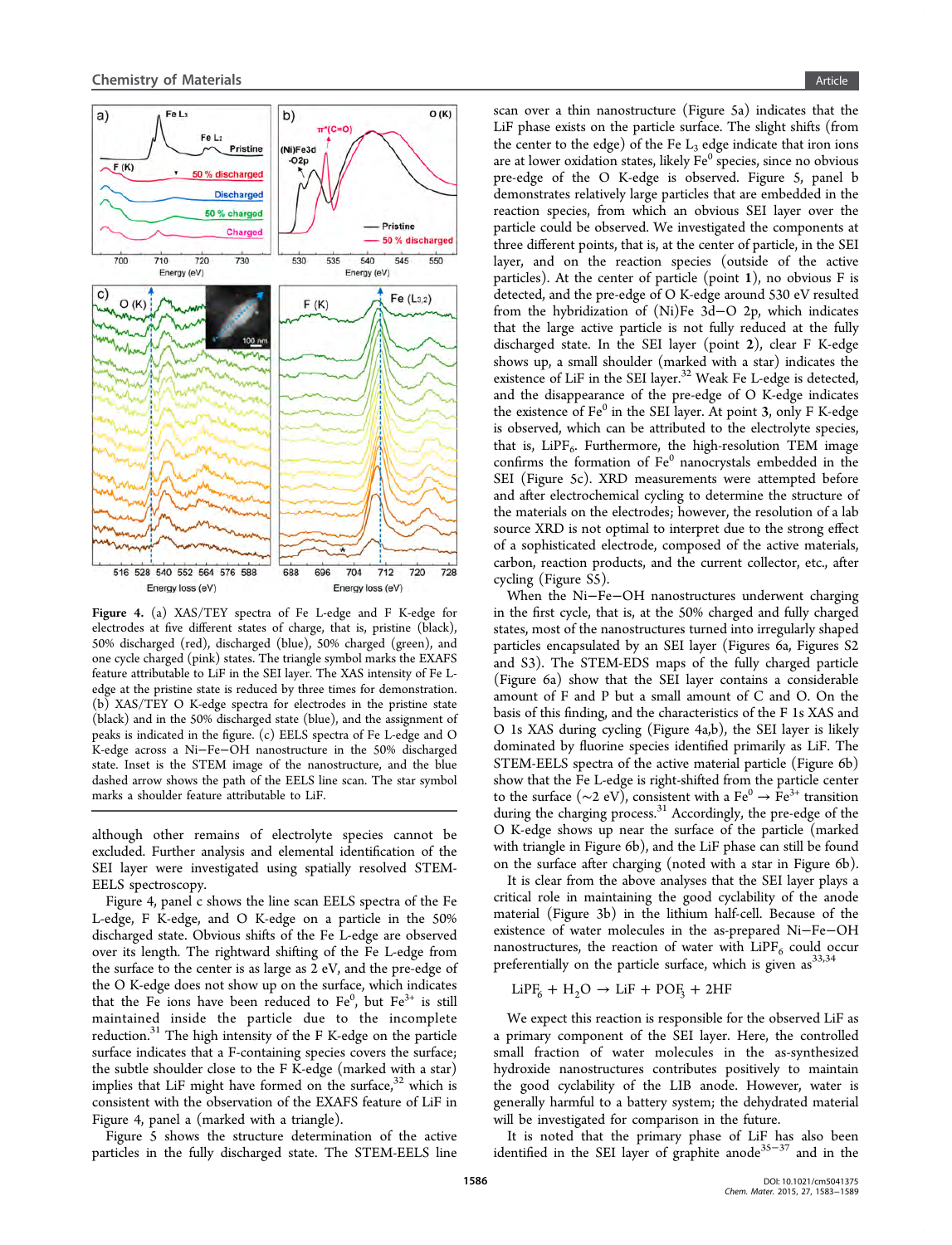<span id="page-4-0"></span>

Figure 5. Structure of the active particles in the fully discharged state. (a) STEM image and EELS line scan profile over one nanostructure at the discharged state. The green dash arrow shows the EELS line scan pathway. The shoulder feature of LiF phase is marked with a star. (b) STEM image and EELS spectra at three different points on the image, where points 1, 2, and 3 are at the center of particle, in the SEI layer, and on the reaction species, respectively. (c) TEM image, fast Fourier transform (FFT) pattern, and inversed FFT image of the iron nanoparticle that is found on the surface of the large active particle.

surface reaction layers on LiNi<sub>x</sub>Mn<sub>x</sub>Co<sub>1−2x</sub>O<sub>2</sub> cathodes.<sup>[20](#page-5-0)</sup> Because of the large band gap of LiF (∼14 eV), the SEI impedes the transport of electrons through the layer while allowing lithium ions to pass through, $38-40$  $38-40$  $38-40$  which prevents the continual decomposition of electrolyte below its thermodynamic reduction limit. As with graphite, this allows the hydroxide electrode to function reversibly even at low potentials (Figure [3](#page-2-0)b). As to the large capacity loss and irreversibility at the first a few cycles, this could be ascribed to the side reaction of the active materials with the electrolyte to form complex intermediates ([Figure S4\)](#page-5-0) and the incomplete redox reaction in the initial cycle (Figure 5b and Figure [6b](#page-5-0)), likely due to the protection of the SEI layer.

### ■ CONCLUSIONS

We synthesized amorphous nickel iron complex hydroxide nanostructures by a laser−chemical method, which showed improved lithium storage capability compared to other hydroxides. Complementary characterizations, including soft XAS and STEM-EELS/EDS, show that a SEI layer composed of a primary phase of LiF remains mostly intact on the surface of the active material particles during the charge/discharge processes, which plays a key role in maintaining repeated cycling of the electrode to low voltages. Incomplete redox reactions, formation of intermediate species, and pulverization of the active nanostructure were detected during the initial charge/discharge processes, which likely contributed to the irreversibility in the first several cycles. Further engineering of the SEI layer and of the active material based on the observations made here should result in further improvements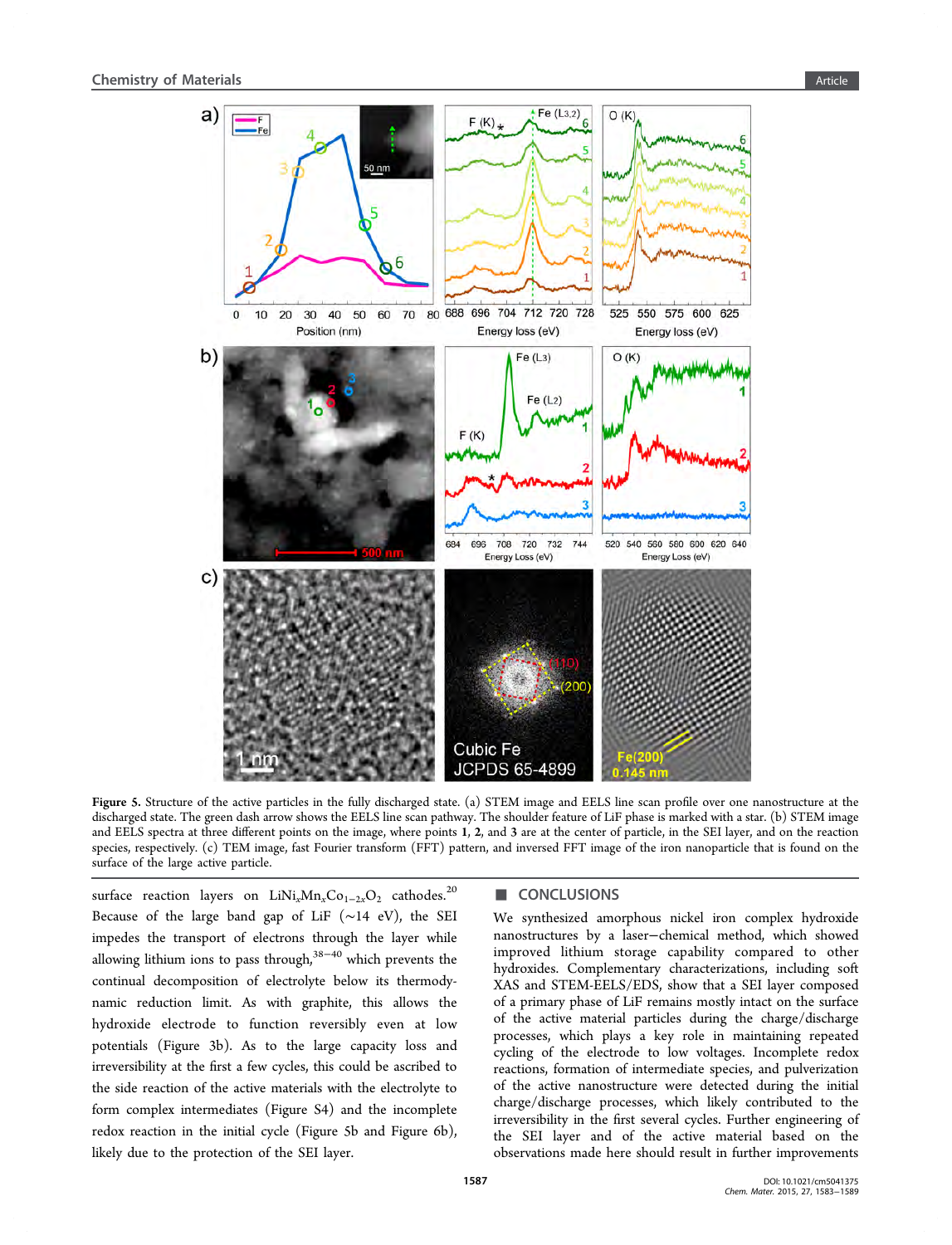<span id="page-5-0"></span>

Figure 6. (a) STEM-EDS mapping of the Ni−Fe−OH nanostructure after one cycle. (b) EELS spectra of O K-edge and Fe L-edge across a Ni−Fe−OH particle after one cycle (charged). Inset is the STEM image of the particle, and the blue dashed arrow shows the path of EELS line scan. The scale bar is 50 nm. The triangle indicates the emergence of pre-edge of O K-edge and the star symbol marks the shoulder feature of LiF.

in performance, particularly in reducing Coulombic inefficiencies.

## ■ ASSOCIATED CONTENT

## **6** Supporting Information

Materials and methods, XAS of Ni oxidation states, EDS mapping of the active particles in 50% charged and fully charged states. This material is available free of charge via the Internet at<http://pubs.acs.org>.

#### ■ AUTHOR INFORMATION

#### Corresponding Author

\*E-mail: [hmzheng@lbl.gov.](mailto:hmzheng@lbl.gov)

#### Author Contributions

∥ K.N., F.L., and L.F. contributed equally.

#### Notes

The authors declare no competing financial interest.

#### ■ ACKNOWLEDGMENTS

We used Tecnai and TitanX microscopes for structural analysis at the National Center for Electron Microscopy of Lawrence Berkeley National Laboratory (LBNL), which is supported by the U.S. Department of Energy Office of Basic Energy Sciences under Contract No. DE-AC02-05CH11231. The synchrotron X-ray portions of this research were carried out at the Stanford Synchrotron Radiation Lightsource (Beamlines 10-1 and 8-2), a

directorate of SLAC National Accelerator Laboratory and an Office of Science User Facility operated for the U.S. Department of Energy Office of Science by Stanford University. L.F. acknowledges the support of the National Basic Research Program of China (2014CB931700), NSFC (Nos. 11074314, 11304405), and China Scholarship Council (CSC) under No. 2010850533. F.L., D.N., and T.-C.W. thank Dr. Jun-Sik Lee and Glen Kerr for the help at SSRL Beamline 8-2. H.Z. acknowledges the SinBeRise program of BEARS at University of California, Berkeley for travel support and the support of DOE Office of Science Early Career Research Program.

#### ■ REFERENCES

(1) Arico, A. S.; Bruce, P.; Scrosati, B.; Tarascon, J.-M.; van Schalkwijk, W. Nat. Mater. 2005, 4, 366−377.

(2) Li, H.; Wang, Z.; Chen, L.; Huang, X. Adv. Mater. 2009, 21, 4593−4607.

(3) Liu, N.; Lu, Z.; Zhao, J.; McDowell, M. T.; Lee, H.-W.; Zhao, W.; Cui, Y. Nat. Nanotechnol. 2014, 9, 187−192.

(4) Poizot, P.; Laruelle, S.; Grugeon, S.; Dupont, L.; Tarascon, J. M. Nature 2000, 407, 496−499.

(5) Bruce, P. G.; Scrosati, B.; Tarascon, J.-M. Angew. Chem., Int. Ed. 2008, 47, 2930−2946.

(6) Hu, Y.-Y.; Liu, Z.; Nam, K.-W.; Borkiewicz, O. J.; Cheng, J.; Hua,

X.; Dunstan, M. T.; Yu, X.; Wiaderek, K. M.; Du, L.-S.; Chapman, K. W.; Chupas, P. J.; Yang, X.-Q.; Grey, C. P. Nat. Mater. 2013, 12, 1130−1136.

(7) Wang, F.; Robert, R.; Chernova, N. A.; Pereira, N.; Omenya, F.; Badway, F.; Hua, X.; Ruotolo, M.; Zhang, R.; Wu, L.; Volkov, V.; Su, D.; Key, B.; Whittingham, M. S.; Grey, C. P.; Amatucci, G. G.; Zhu, Y.; Graetz, J. J. Am. Chem. Soc. 2011, 133, 18828−18836.

(8) Lin, F.; Nordlund, D.; Weng, T.-C.; Zhu, Y.; Ban, C.; Richards, R. M.; Xin, H. L. Nat. Commun. 2014, 5, 3358.

(9) Wang, H.; Cui, L.-F.; Yang, Y.; Sanchez Casalongue, H.; Robinson, J. T.; Liang, Y.; Cui, Y.; Dai, H. J. Am. Chem. Soc. 2010, 132, 13978−13980.

(10) Park, J. C.; Kim, J.; Kwon, H.; Song, H. Adv. Mater. 2009, 21, 803−807.

(11) Zhang, W.-M.; Wu, X.-L.; Hu, J.-S.; Guo, Y.-G.; Wan, L.-J. Adv. Funct. Mater. 2008, 18, 3941−3946.

(12) Wu, Z.-S.; Ren, W.; Wen, L.; Gao, L.; Zhao, J.; Chen, Z.; Zhou, G.; Li, F.; Cheng, H.-M. ACS Nano 2010, 4, 3187−3194.

(13) Zhou, G.; Wang, D.-W.; Yin, L.-C.; Li, N.; Li, F.; Cheng, H.-M. ACS Nano 2012, 6, 3214−3223.

(14) Zhang, G.; Lou, X. W. Angew. Chem. 2014, 126, 9187−9190.

(15) Cabana, J.; Monconduit, L.; Larcher, D.; Palacín, M. R. Adv. Mater. 2010, 22, E170−E192.

(16) Zhu, X.; Zhong, Y.; Zhai, H.; Yan, Z.; Li, D. Electrochim. Acta 2014, 132, 364−369.

(17) Li, B.; Cao, H.; Shao, J.; Zheng, H.; Lu, Y.; Yin, J.; Qu, M. Chem. Commun. 2011, 47, 3159−3161.

(18) Huang, X.-L.; Chai, J.; Jiang, T.; Wei, Y.-J.; Chen, G.; Liu, W.- Q.; Han, D.; Niu, L.; Wang, L.; Zhang, X.-B. J. Mater. Chem. 2012, 22, 3404−3410.

(19) He, Y.-S.; Bai, D.-W.; Yang, X.; Chen, J.; Liao, X.-Z.; Ma, Z.-F. Electrochem. Commun. 2010, 12, 570−573.

(20) Lin, F.; Markus, I. M.; Nordlund, D.; Weng, T.-C.; Asta, M. D.; Xin, H. L.; Doeff, M. M. Nat. Commun. 2014, 5, 3529.

(21) Lin, F.; Nordlund, D.; Weng, T.-C.; Sokaras, D.; Jones, K. M.; Reed, R. B.; Gillaspie, D. T.; Weir, D. G.; Moore, R. G.; Dillon, A. C. ACS Appl. Mater. Interfaces 2013, 5, 3643−3649.

(22) Yang, W.; Liu, X.; Qiao, R.; Olalde-Velasco, P.; Spear, J. D.; Roseguo, L.; Pepper, J. X.; Chuang, Y.-D.; Denlinger, J. D.; Hussain, Z. J. Electron Spectrosc. Relat. Phenom. 2013, 190, 64−74.

(23) Han, Y.; Liu, Z.-H.; Yang, Z.; Wang, Z.; Tang, X.; Wang, T.; Fan, L.; Ooi, K. Chem. Mater. 2007, 20, 360−363.

(24) Xu, L.; Ding, Y.-S.; Chen, C.-H.; Zhao, L.; Rimkus, C.; Joesten, R.; Suib, S. L. Chem. Mater. 2007, 20, 308−316.